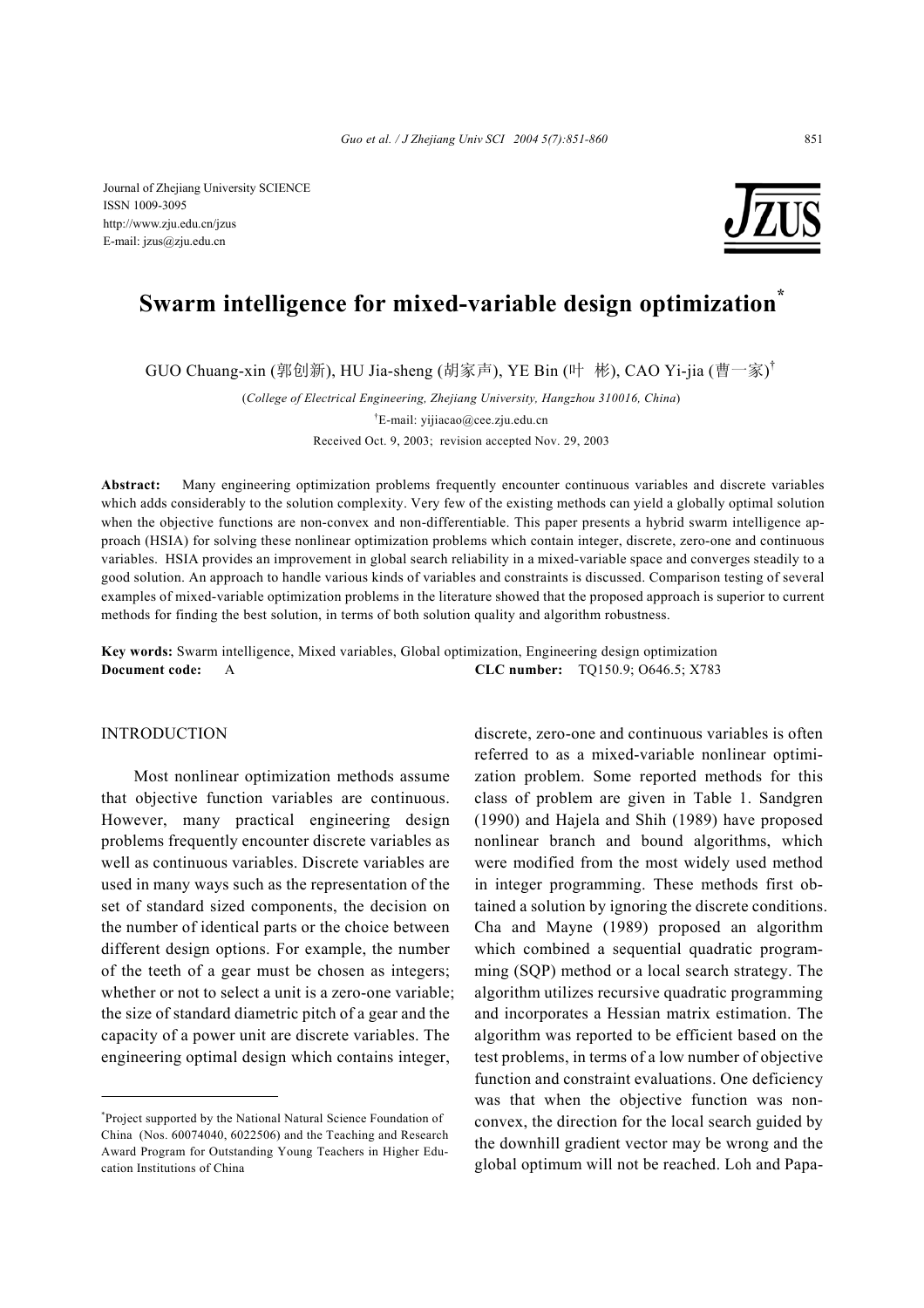| Method                                             | Author (label)           | Reference                           |
|----------------------------------------------------|--------------------------|-------------------------------------|
| Branch & bound using SQP                           | Sandgren (S90)           | Sandgren (1990)                     |
| Recursive quadratic programming                    | Cha and Mayne (C89)      | Cha and Mayne (1989)                |
| Sequential linearization algorithm                 | Loh and Paplambros (L91) | Loh and Paplambros $(1991a; 1991b)$ |
| Integer-discrete-continuous non-linear programming | Fu <i>et al.</i> (F91)   | Fu <i>et al.</i> (1991)             |
| Nonlinear mixed-discrete programming               | Li and Chou $(L94)$      | Li and Chou $(1994)$                |
| Simulated annealing                                | Zhang and Wang $(Z93)$   | Zhang and Wang $(1993)$             |
| Genetic algorithm                                  | Chen and Tsao (C93)      | Chen and Tsao (1993)                |
| Meta-genetic algorithm                             | Wu and Chow (W95)        | Wu and Chow $(1995)$                |
| Modified genetic algorithm                         | Lin et al. $(L95)$       | Lin <i>et al.</i> (1995)            |
| Evolutionary programming                           | Cao et al. $(C97)$       | Cao et al. (1997)                   |
| Evolutionary strategy                              | Thierauf and Cai (T97)   | Thierauf and Cai (1997)             |

**Table 1 Alternative methods proposed to solve mixed-variable optimization problems** 

lambros (1991a) introduced a sequential linearization approach for solving mixed-discrete nonlinear optimization problems and provided test results (Loh and Papalambros, 1991b). It was reported that this algorithm led to lower number of objective and constraint function evaluations than other major mixed nonlinear algorithms did. For non-convex problems, however, this algorithm might not find the global optimum since the linearization cut off part of the nonlinear feasible region. Fu *et al*.(1991) developed an interior penalty approach, which converted a constrained optimization problem into a sequence of unconstrained problems. The objective function for the unconstrained problem at each step of the sequential optimization included terms that introduce a penalty depending on the degree of constraint violation. Test results on five problems were provided to demonstrate the solution quality. However, like other penalization-based method, difficulties exist in selecting penalty function parameters and finding the global optimum in some cases. Modern heuristic algorithms were recently considered as effective tools for nonlinear optimization problems. These algorithms included simulated annealing, genetic algorithm, evolutionary programming, etc. (Cao and Wu, 1997; Cao *et al*., 2000; Chen and Tsao, 1993; Fu *et al*., 1991; Li and Chou, 1994; Lin *et al*., 1995; Thierauf and Cai, 1997; Wu and Chow, 1995). These algorithms do not require that the objective function must be differentiable and continuous.

Among the above methods, no method appears to be substantially better than the others when applicability, efficiency, robustness and solution quality are all considered and very few of them can find a globally optimal solution when the objective functions are non-convex and non-differentiable. For these reasons, a reliable global approach to mixed-variable optimization would be of considerable value to both the optimization and the engineering design community.

 In response to this demand, a novel approach for solving mixed-variable nonlinear optimization problem has been developed based on recently introduced swarm intelligence algorithms. Swarm intelligence, as demonstrated by natural biological swarms, exhibits numerous powerful features that are desirable in many engineering systems and can be applied to nonlinear and non-continuous optimization problems. This work was devoted to developing hybrid swarm intelligence approach (HSIA) for engineering optimization problems, which contain integer, discrete, zero-one and continuous variables. Implementation details of the approach to deal with various types of variables and constraints are discussed. Computational results of the examples on the mixed-variable optimization problems presented showed that HSIA is capable of finding the best solution of mixed-variable optimization problems.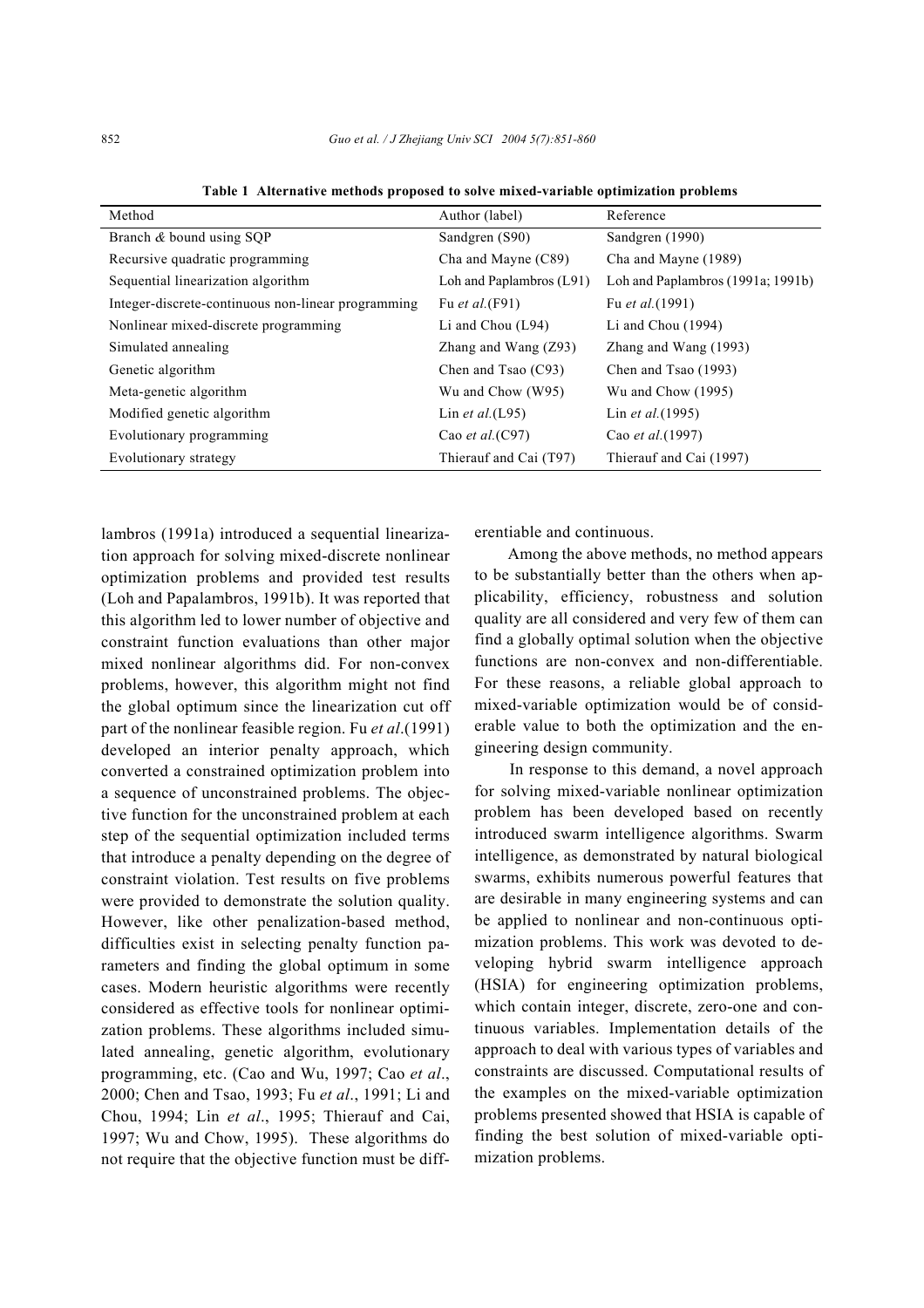# MATHMATICAL FORMULATION OF THE MIXED-VARIABLE OPTIMIZATION PRO-BLEMS

In general, the main objective of mixedvariable design optimization is to determine the various design variables to minimize an objective function subjected to some design constraints. Let  $n_c$ ,  $n_z$ ,  $n_i$  and  $n_d$  be the number of continuous variables, zero-one variables, integer variables and discrete variables, respectively. The total number of variables is  $n=n_c+n_z+n_i+n_d$ . Then the mixedvariable optimization problem may be expressed in mathematical form as follows:

$$
\min f(X) \tag{1}
$$
\n
$$
\text{s.t. } h_{i}(X) = 0 \quad i = 1, 2, ..., m
$$
\n
$$
g_{i}(X) \le 0 \quad i = m+1, ..., p
$$
\n
$$
X = \begin{pmatrix} X^{c} \\ X^{i} \\ X^{d} \end{pmatrix}
$$
\n
$$
= \begin{bmatrix} x_{1}^{c}, ..., x_{n_{c}}^{c}, x_{1}^{z}, ..., x_{n_{c}}^{z}, x_{1}^{i}, ..., x_{n_{i}}^{i}, x_{1}^{d}, ..., x_{n_{d}}^{d} \end{bmatrix}^{T}
$$
\n
$$
x_{i}^{c1} \le x_{i}^{c} \le x_{i}^{cu}, \quad i = 1, 2, ..., n_{c}.
$$
\n
$$
x_{i}^{z1} \le x_{i}^{z} \le x_{i}^{zu}, \quad i = 1, 2, ..., n_{z}.
$$
\n
$$
x_{i}^{d1} \le x_{i}^{i} \le x_{i}^{iu}, \quad i = 1, 2, ..., n_{i}.
$$
\n
$$
x_{i}^{d1} \le x_{i}^{d} \le x_{i}^{du}, \quad i = 1, 2, ..., n_{d}.
$$
\n(1)

where  $X^c \in \mathbb{R}^c$ ,  $X^{\mathbb{Z}} \in \mathbb{R}^{\mathbb{Z}}$ ,  $X^i \in \mathbb{R}^{\mathbb{Z}}$  and  $X^d \in \mathbb{R}^d$  denote feasible subset of continuous, zero-one, integer and discrete variables, respectively.  $x_i^{\text{cl}}$ ,  $x_i^{\text{cl}}$ ,  $x_i^{\text{il}}$  and  $x_i^{\text{dl}}$ are the lower bounds of *i*th continuous variable, zero-one variable, integer variable and discrete variable, respectively.  $x_i^{cu}, x_i^{zu}, x_i^{iu}$  and  $x_i^{du}$  are the upper bounds of *i*th continuous variable, zero-one variable, integer variable and discrete variable, respectively. Here  $x_i^{\text{zI}} = 0$  and  $x_i^{\text{zu}} = 1$ .

 The above optimization problem is basically the same as general nonlinear programming except that the design variables may take on any form of continuous, zero-one, integer and discrete variable. Zero-one variables are usually required in the formulation of design problem with alternative option selections. Integer variables are used to formulate design problems with a number of objects, such as the number of gear teeth. Discrete variables are needed to represent standard parameters, for example, the diameter of a standard sized bolt and the capacity of a standard power unit. It had been shown that the presence of nonlinear discrete variables considerably adds to the solution complexity (Hajela and Shih, 1989; Cha and Mayne, 1989).

### HYBRID SWARM INTELLIGENCE APROACH

#### **Overview of swarm intelligence optimization**

Swarm intelligence appears in biological swarms of certain insect species (Bonabeau *et al*., 1999). It gives rise to complex and often intelligent behavior through complex interaction of thousands of autonomous swarm members. Interaction is based on primitive instincts with no supervision. The end result is accomplishment of very complex forms of social behavior and fulfillment of a number of optimization and other tasks. The main principle behind these interactions is called stigmergy, or communication through the environment. An example is pheromone laying on trails followed by ants. Pheromone is a potent form of hormone that can be sensed by ants as they travel along trails. It attracts ants and therefore ants tend to follow trails that have high pheromone concentrations. This causes an autocatalytic reaction, i.e., one that is accelerated by itself. Ants attracted by the pheromone will lay more of the same on the same trail, causing even more ants to be attracted. This characteristic makes swarm intelligence very attractive for routing networks, robotics and optimization (Dorigo *et al*., 1996; Wang *et al*., 2002). Moreover, Dorigo *et al*.(1996) developed Ant Colony Optimization (ACO) mainly based on the social insect, especially ant, behavior. They called the research field as swarm intelligence. Namely, they showed that the swarm behavior could be utilized as an optimization procedure.

Simulation of a bird swarm was used to de-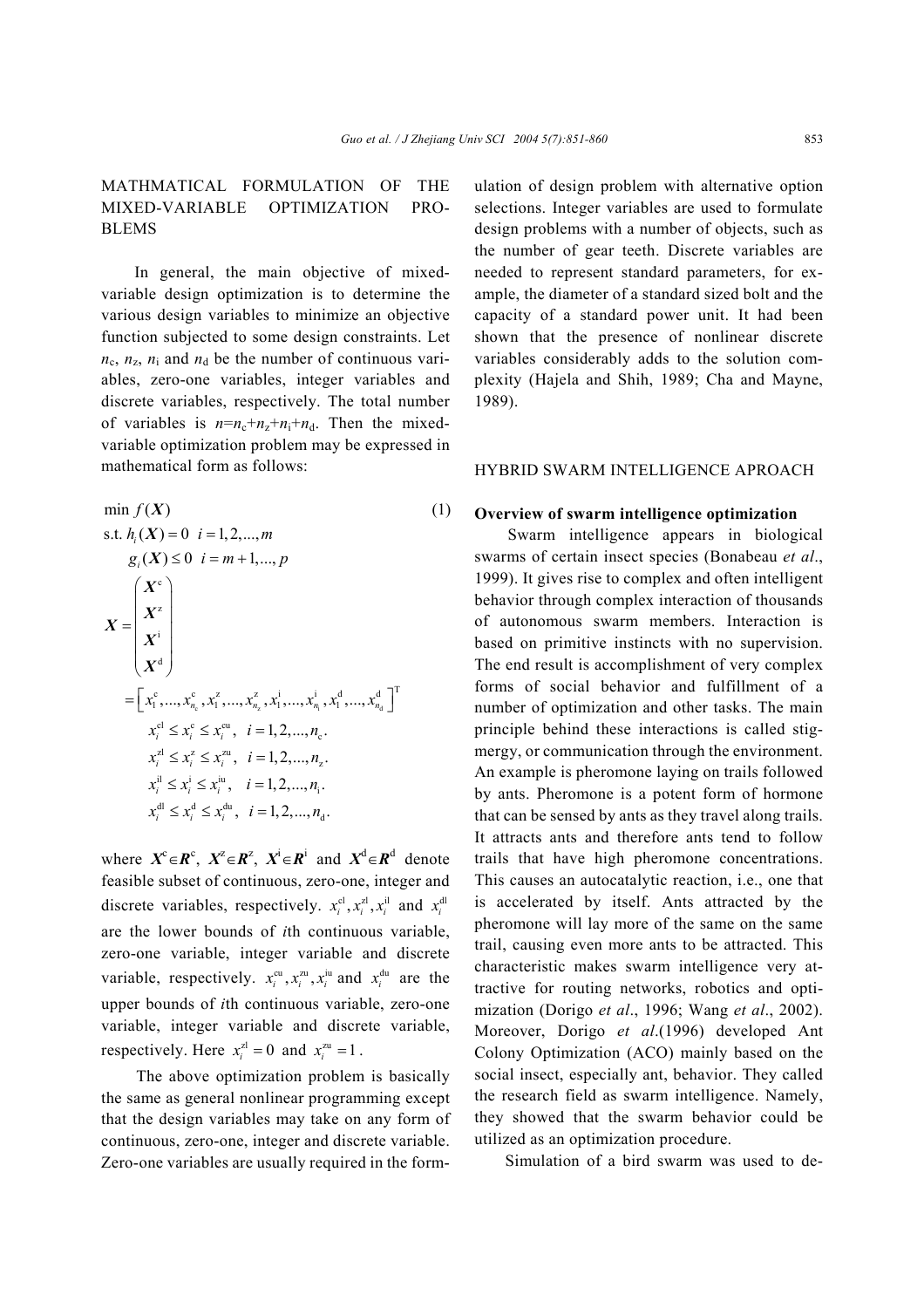velop a particle swarm optimization (PSO) concept (Kennedy and Eberhart, 1995; Kennedy *et al*., 2001). PSO was basically developed through simulation of bird flocking in two-dimension space. According to the research results for a flock of birds, birds find food by flocking (not by each individual). The observation leads to the assumption that every information is shared inside flocking. Moreover, according to observation of behavior of human groups, behavior of each individual (agent) is also based on behavior patterns authorized by the groups such as customs and other behavior patterns according to the experiences of each individual. The position of each agent is represented by *xy*-axis position and the velocity (displacement vector) is expressed by  $v_x$  (the velocity of *x*-axis) and  $v_y$  (the velocity of *y*-axis). Modification of the agent position is realized by using the position and the velocity information.

 Searching procedures by PSO based on the above concept can be described as follows: a flock of agents optimizes a certain objective function. Each agent knows its best value so far (*pbest*) and its *xy* position. The information corresponds to the personal experiences of each agent. Moreover, each agent knows the best value so far in the group (*gbest*) among *pbests*. The information corresponds to knowledge of how the other agents around them have performed. Namely, each agent tries to modify its position using the following information:

• the distance between the current position and *pbest*,

• the distance between the current position and *gbest*.

This modification can be represented by the concept of velocity. Velocity of each agent can be modified by the following equation:

$$
v_i^{k+1} = w_i v_i^k + c_i rand_1 \times (pbest_i - s_i^k)
$$
  
+ 
$$
c_2 rand_2 \times (gbest - s_i^k)
$$
 (2)

where  $v_i^k$  is current velocity of agent *i* at iteration *k*,  $rand_1$  and  $rand_2$  are random numbers between 0 and 1,  $s_i^k$  is current position of agent *i* at iteration *k*, *pbesti* is *pbest* of agent *i*, *gbest* is *gbest* of the group,  $w_i$  is weight function for velocity of agent *i*,  $c_i$  is weight coefficients for each term.

 The right-hand-side (RHS) of Eq.(2) consists of three terms. The first term is the previous velocity of the agent. The second and third terms are utilized to change the velocity of the agent. Without the second and third terms, the agent will keep on 'flying' in the same direction until it hits the boundary. Namely, it tries to explore new areas and, therefore, the first term corresponds to diversification in the search procedure. On the other hand, without the first term, the velocity of the 'flying' agent is only determined by using its current position and its best positions in history. Namely, the agents will try to converge to the their *pbests* and/or *gbest* and, therefore, the terms correspond to intensification in the search procedure.

 The following weighting function is usually used in Eq. $(2)$ :

$$
w = w_{\text{max}} - \frac{w_{\text{max}} - w_{\text{min}}}{iter_{\text{max}}} \times iter \tag{3}
$$

where  $w_{\text{max}}$  is the initial weight,  $w_{\text{min}}$  is final weight, *iter*<sub>max</sub> is maximum iteration number, *iter* is current iteration number. Using the above Eq.(3), diversification characteristics is gradually decreased.

 Using the above Eq.(2), a certain velocity that gradually gets close to *pbests* and *gbest* can be calculated. The current position (searching point in the solution space) can be modified by the following equation:

$$
s_i^{k+1} = s_i^k + v_i^{k+1}
$$
 (4)

Fig.1 shows the above concept of modification of searching points.

The features of the searching procedure can be summarized as follows:

• PSO utilizes several searching points like genetic algorithm and the searching points gradually get close to the optimal point using their *pbests* and the *gbest*.

• The first term of RHS of Eq.(2) corresponds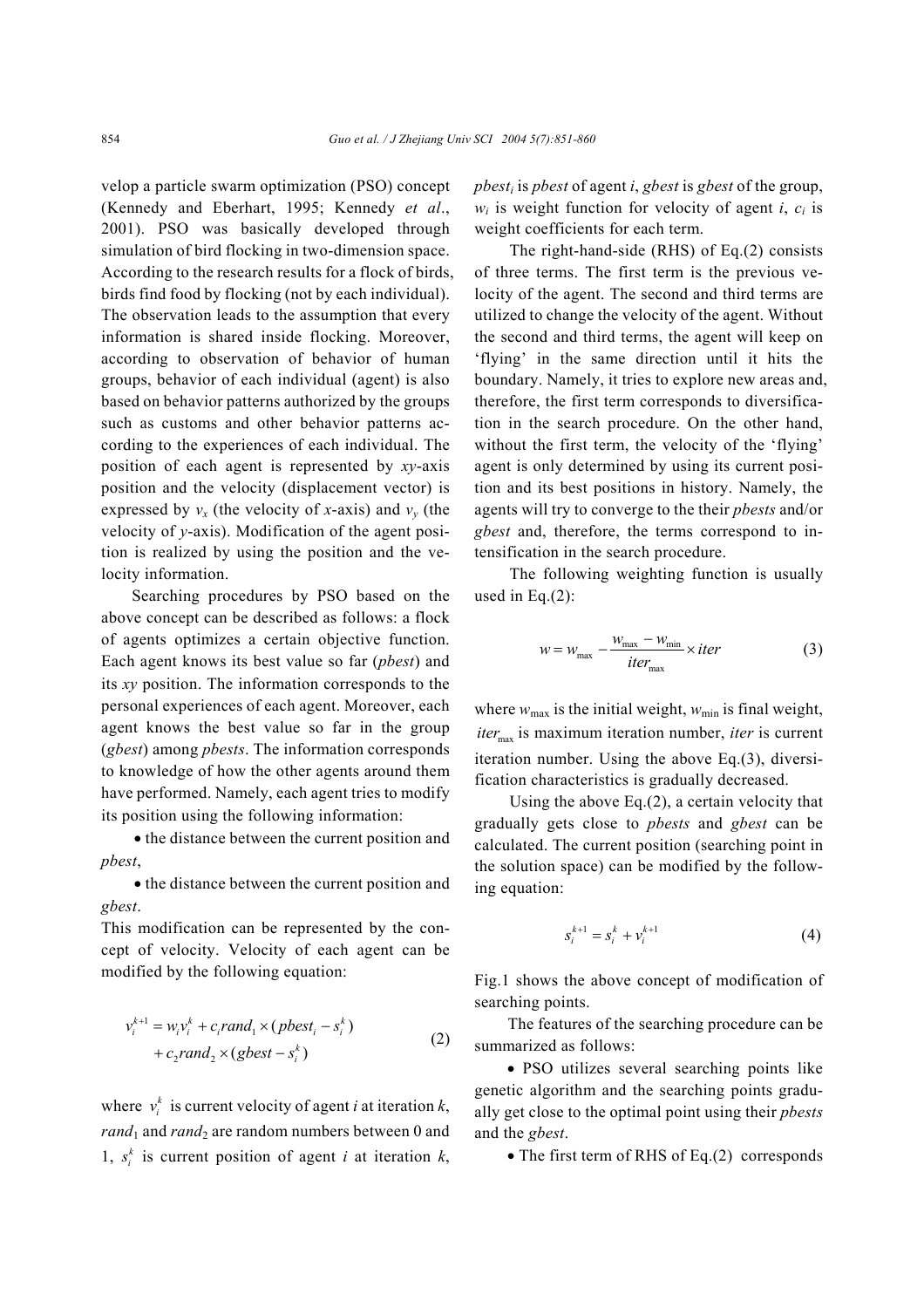to diversification in the search procedure. The second and third terms of that correspond to intensification in the search procedure. Namely, the method has a well-balanced mechanism to utilize diversification and intensification in the search procedure efficiently.

• The original PSO can be applied to the only continuous problem. However, the method can also be expanded to the discrete problem using discrete numbers like grids for *xy* position and its velocity.

• The above concept is explained using only *xy*-axis (two-dimension space). However, the method can be easily applied to *n*-dimension problem.



**Fig.1 Modification process of the swarm intelligence approach** 

# **Treatment of constraints and discrete state variables**

 Most engineering design optimization problems are constrained. Two techniques are often used to handle constraints. One is a variable restriction method which restricts the solution space to the solutions which conform to the constraints. The other is a penalty function method which allows solutions which violate the constraints at the expense of a suitably defined penalty function. However, determining appropriate penalty coefficients is not an easy task, it must be estimated based on the relative scaling of the distance metrics of multiple constraints, the difficulty of satisfying a constraint, and the seriousness of a constraint violation, or be determined experimentally. Although the adaptive penalty strategies proved to be effective in some cases, they are still quite probelmdependent (Coit *et al*., 1996). It was also noticed that if the values of the objective function were very large, then small differences between objective values were not easily identified, and this was undesirable, a leading cause of premature convergence in evolutionary computation.

In this study, the variable restriction method was used, in which a modification based on Eqs.(2) and (4) was first randomly done, and the solution was then checked against the constraints. If the constraints were satisfied, the modification was usable, otherwise, the modification was discarded and a new modification was generated and checked. It should be noted that some of the modifications generated were unusable, and therefore more computational time might be needed.

The state variables were treated in PSO as follows: for continuous variables, initial values were generated randomly between upper and lower bounds of the specification values. The value was also modified in the search procedure between the bounds. For discrete variables, they could be handled in Eqs.(2) and (3) with little modification, i.e., as though they were continuous with nearest available discrete values then being chosen. If a discrete random number was used in Eq.(2) and the whole calculation of the right-hand side (RHS) of Eq.(2) was discretized to the existing discrete number, both continuous and discrete number could be handled in the algorithm with no inconsistency.

#### **Hybrid swarm intelligence approach**

Using the above concepts, the whole HSIA algorithm can be expressed as follows:

Step 1. State variables (searching point)

State variables (states and their velocities) can be expressed as vectors of continuous and discrete numbers. HSIA utilizes multiple searching points for search procedures.

Step 2. Generation of initial searching points

Initial searching points and velocities of agents are generated using the above-mentioned state variables randomly.

Step 3. Evaluation of searching points

The current searching points are evaluated by using the objective functions of the target problem. *pbests* and *gbest* can be modified by comparing the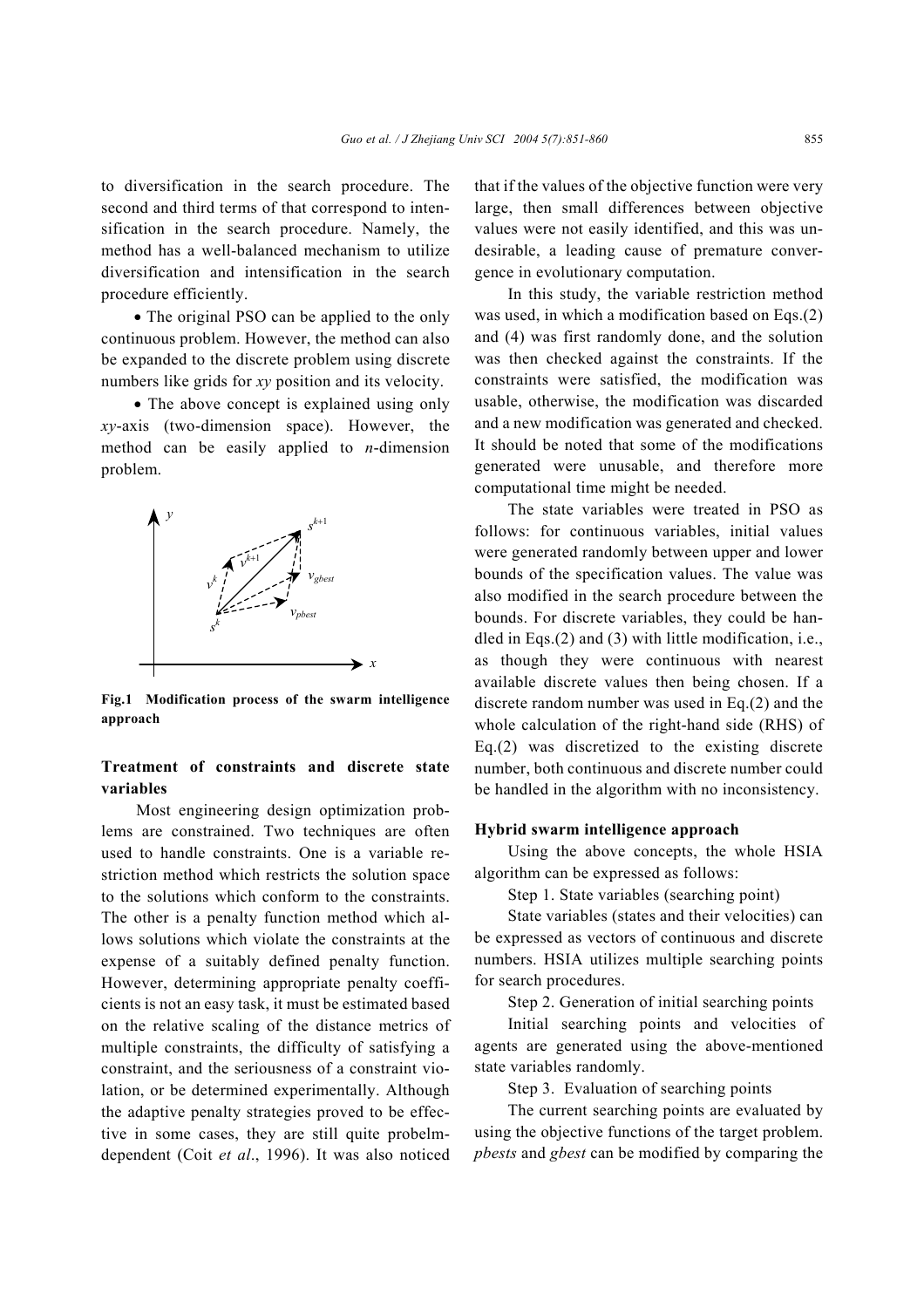evaluation values of the current searching points, *pbests* and *gbest*.

Step 4. Modification of searching points

The current searching points are modified using the Eqs. $(2)$ ,  $(3)$  and  $(4)$ .

Step 5. Stop criterion

The search procedure can be stopped when the current iteration number reaches the predetermined maximum iteration number. The last *gbest* can be output as a solution.

### COMPUTATION EXAMPLES

To demonstrate the effectiveness of the proposed approach, three numerical examples, i.e. design of a gear train, design of a pressure vessel, and design of a coil spring, were optimized using HSIA. These non-linear, engineering design problems with discrete, integer and continuous variables were first investigated by many other researchers (see Table 1 for details). These problems represent optimization situations involving discrete, integer and continuous variables that are similar to those encountered in everyday mechanical engineering design tasks. As the problems are clearly defined and fairly easy to understand, they form a suitable basis for comparing alternative optimization methods.

The HSIA algorithm has been implemented using the  $C^{++}$  language. In the algorithm, the population size, the weighting coefficients  $w_{\text{max}}$ ,  $w_{\text{min}}$ , and control parameters  $c_1$  and  $c_2$  were chosen as 30, 0.9, 0.4, 1.496 and 1.496 respectively. The performance of the developed HSIA algorithm was tested on three typical mechanical design optimization problems: gear train design, pressure vessel design and coil spring design.

#### **Example 1: Design of a gear train**

The first example problem was to optimize the gear ratio for the compound gear train arrangement shown in Fig.2. The gear ratio for a reduction gear train is defined as the ratio of the angular velocity of the output shaft to that of the input shaft. In order to produce the desired overall gear ratio, the comp-



**Fig.2 Gear train design**

ound gear train is constructed out of two pairs of the gearwheels, d–a and b–f. The overall gear ratio *i*<sub>tot</sub> between the input and output shafts can be expressed as:

$$
i_{\text{tot}} = \frac{w_{\text{o}}}{w_{\text{i}}} = \frac{z_{\text{d}} z_{\text{b}}}{z_{\text{a}} z_{\text{f}}} \tag{5}
$$

where  $w_0$  and  $w_i$  are the angular velocities of the output and input shafts, respectively, and *z* denotes the number of teeth on each gearwheel. It is desirable to produce a gear ratio as close as possible to 1/6.931. For each gear, the number of teeth must be from 12 to 60. The design variables are denoted by a vector  $X=[x_1, x_2, x_3, x_4]^T=[z_d, z_b, z_a, z_f]^T$ , and hence  $x_1, x_2, x_3$  and  $x_4$  are the numbers of teeth of gears d, b, a and f, respectively, which must be integers.

The optimization problem is expressed as:

$$
\min f = \left(\frac{1}{6.931} - \frac{x_1 x_2}{x_3 x_4}\right)^2
$$
\n
$$
\text{s.t.} \quad 12 \le x_i \le 60 \quad i = 1, \dots, 4
$$
\n(6)

 The gear train problem was solved using the HSIA approach and Table 2 lists the various gear train solutions and compares HSIA's result with those reported by many other researchers. We can observe from Table 2 that the solution found by HSIA was equally as good as the best solution in the literature. In addition, it should be noted that HSIA provided different results from run to run with the same objective function value (Table 3). In fact, by inspecting Eq.(6), it is obvious that there are four global optima. Because HSIA can work with a population of solutions rather than just a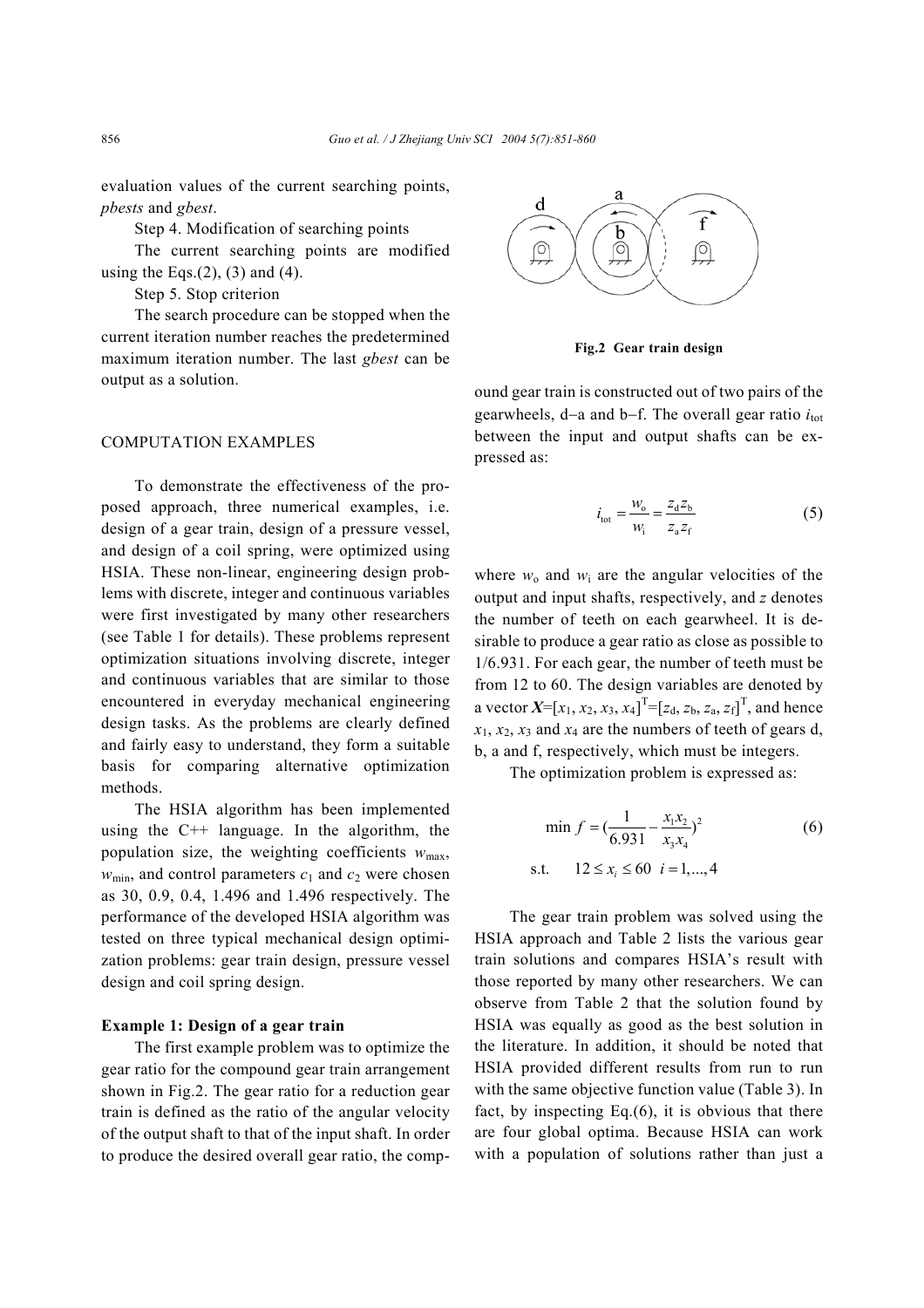single solution, it is capable of finding multiple global optima for this problem. By using a sufficiently large population, it is possible to obtain all four alternative solutions in a single run. Despite that, only one solution was extracted from the population of the last generation because the other three solutions can be found in a trivial way based on one solution and the symmetry of Eq.(6). In practice, however, there exist optimization tasks with multiple global optima that cannot be detected so simply.

#### **Example 2: Design of a pressure vessel**

The second example is to design a compressed air storage tank with a working pressure of 3000 psi and a minimum volume of 750  $\text{ft}^3$ . The schematic of a pressure vessel is shown in Fig.3. The cylindrical pressure vessel is capped at both ends by hemispherical heads. Using rolled steel plate, the shell is to be made in two halves that are joined by two longitudinal welds to form a cylinder. Each head is forged and then welded to the shell. Let the design variables be denoted by the vector  $X=[x_1, x_2, x_3, x_4]^T$ ,  $x_1$  is the spherical head thickness,  $x_2$  is the shell thickness,  $x_3$  and  $x_4$  are the radius and length of the shell, respectively. The objective in this example is to minimize the manufacturing cost of the pressure

vessel. The manufacturing cost of the pressure vessel is a combination of material cost, welding cost and forming cost. Readers can refer to Sandgren (1990) for more details on how cost is determined. The constraints are set in accordance with respective ASME codes. The mathematical model of the problem is:

$$
\min f(X) = 0.6224x_1x_2x_3x_4 + 1.7781x_2x_3^2
$$
  
+ 3.1661x<sub>1</sub><sup>2</sup>x<sub>4</sub> + 19.84x<sub>1</sub><sup>2</sup>x<sub>3</sub> (7)  
s.t.  $g_1(X) = 0.0193x_3 - x_1 \le 0$   
 $g_2(X) = 0.00954x_3 - x_2 \le 0$   
 $g_3(X) = 750 \times 1728 - \pi x_3^2 x_4 - \frac{4}{3} \pi x_3^3 \le 0$   
 $g_4(X) = x_4 - 240 \le 0$ 

where the design variables,  $x_3$  and  $x_4$ , are continuous, while  $x_1$  and  $x_2$  are discrete values and integer multiplies of 0.0625 inch respectively, in accordance with the available thickness of rolled steel plates.

The values of the variables, constraints and objective function correspond to the optimum solution of this problem obtained by employing the HSIA algorithm are listed in Table 4. It can be seen from the table that the HSIA approach has found a

| Item          | S <sub>90</sub>    | L91                  | F91                  | Z93                 | L95                 | C97                 | <b>HSIA</b>         |
|---------------|--------------------|----------------------|----------------------|---------------------|---------------------|---------------------|---------------------|
| $x_1$         | 18                 | 19                   | 14                   | 30                  | 19                  | 30                  | 16                  |
| $x_2$         | 22                 | 16                   | 29                   | 15                  | 16                  | 15                  | 19                  |
| $x_3$         | 45                 | 42                   | 47                   | 52                  | 43                  | 52                  | 43                  |
| $x_4$         | 60                 | 50                   | 59                   | 60                  | 49                  | 60                  | 49                  |
| f(X)          | $5.7\times10^{-6}$ | $0.233\times10^{-6}$ | $4.5 \times 10^{-6}$ | $2.36\times10^{-9}$ | $2.7\times10^{-12}$ | $2.36\times10^{-9}$ | $2.7\times10^{-12}$ |
| Gear ratio    | 0.146666           | 0.144762             | 0.146411             | 0.144231            | 0.144281            | 0.144231            | 0.144281            |
| Error $(\% )$ | 1.65               | 0.334                | 1.17                 | 0.033               | 0.0011              | 0.033               | 0.0011              |

**Table 2 Optimal solutions for the gear train design** 

**Table 3 Alternative solutions for the gear train design found by HSIA**

| Solution       | $Z_{\rm d}$ | z <sub>b</sub> | $Z_{\rm a}$ | $z_{\rm f}$ |
|----------------|-------------|----------------|-------------|-------------|
|                | 19          | 16             | 43          | 49          |
| $\overline{2}$ | 16          | 19             | 43          | 49          |
| 3              | 19          | 16             | 49          | 43          |
| 4              | 16          | 19             | 49          | 43          |



**Fig.3 Pressure vessel design**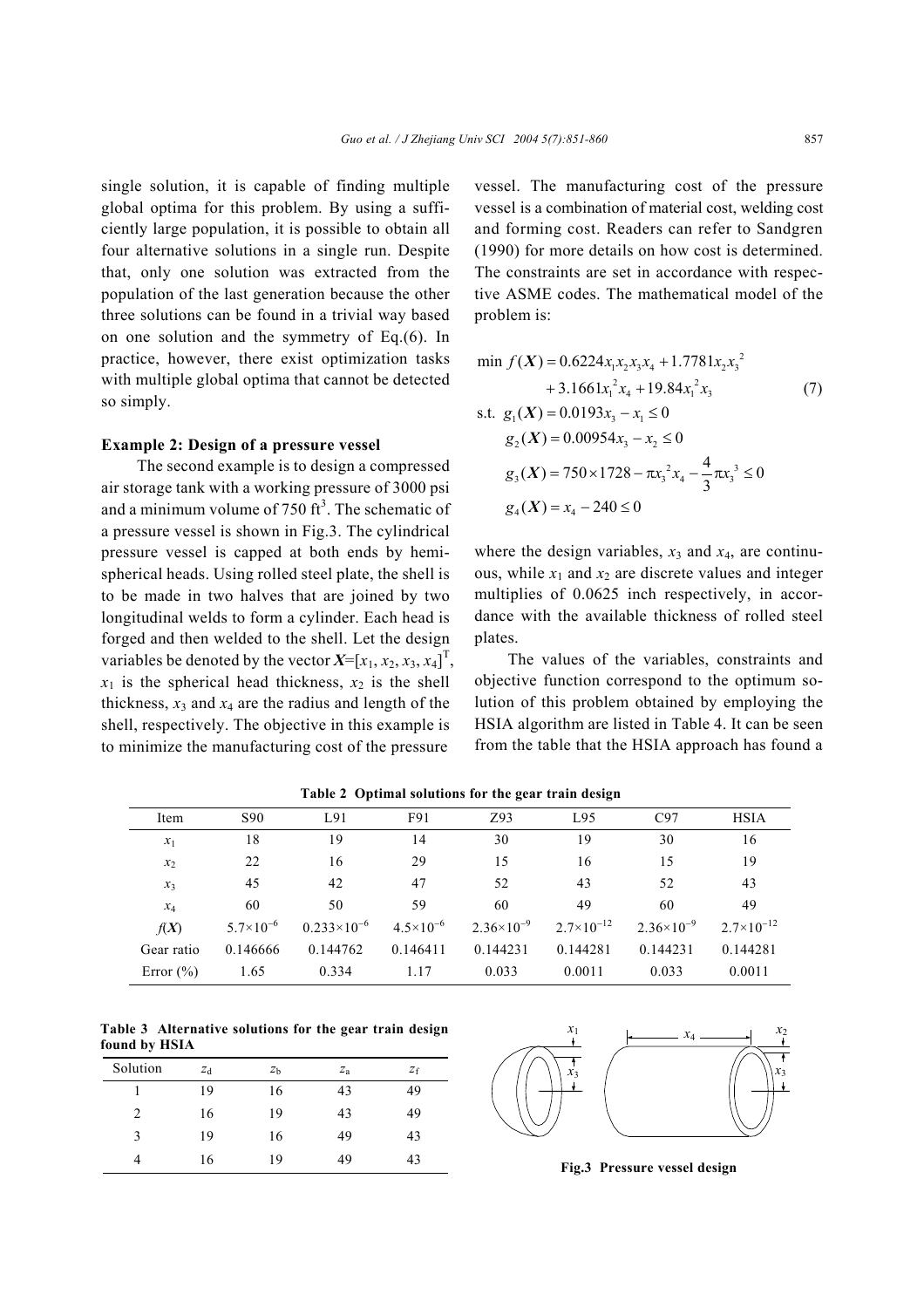better solution than that ever reported before. It should also be pointed out that for this problem, some researchers obtained significantly lower objective function values (Cao and Wu, 1997; Li and Chou, 1994; Thierauf and Cai, 1997). However, all of the solutions lie in the modification of constraints via the extending region of the search space. Because of that, they could not be fairly compared with the results obtained using Sandgren's original problem (Sandgren, 1990).

## **Example 3: Design of a coil compression spring**

 The spring is to be a helical compression spring shown in Fig.4. A strictly axial and constant load is to be applied to the spring. The objective is to minimize the volume of spring steel wire used to manufacture the spring (minimum weight). The design variables are the number of spring coils, *N*, the outside diameter of the spring, *D*, and the spring wire diameter, *d*. This example contains integer, discrete and continuous variables. The number of spring coils, *N*, is an integer variable and the outside diameter, *D*, is a continuous variable. The spring wire diameter, *d*, may have only discrete values according to available standard spring steel

**Table 4 Optimal solutions for the pressure vessel design**

| item      | S <sub>90</sub> | F91     | W95      | <b>HSIA</b>        |
|-----------|-----------------|---------|----------|--------------------|
| $x_1$     | 1.125           | 1.125   | 1.125    | 1.125              |
| $x_2$     | 0.625           | 0.625   | 0.625    | 0.625              |
| $x_3$     | 48.67           | 48.38   | 58.19    | 58.29              |
| $x_4$     | 106.72          | 111.75  | 44.29    | 43.70              |
| $-g_1(X)$ | 0.179           | 0.191   | 0.001782 | $3.0\times10^{-6}$ |
| $-g_2(X)$ | 0.1578          | 0.163   | 0.06979  | 0.0689             |
| $-g_3(X)$ | 3.0             | 75.875  | 974.58   | 69.24              |
| $-g_4(X)$ | 133.28          | 128.255 | 195.70   | 196.30             |
| f(X)      | 7982.5          | 8048.62 | 7207.50  | 7197.9             |

wire diameters shown in Table 5. Let  $X=[x_1, x_2,$  $x_3$ ]=[*N*, *D*, *d*], the problem is formulated as follows:

$$
\min f(X) = \frac{\pi x_2 x_3^2 (x_1 + 2)}{4}
$$
\n  
\ns.t.  $g_1(X) = \frac{8C_f F_{\text{max}} x_2}{\pi x_3^2} - S \le 0$   
\n $g_2(X) = l_f - l_{\text{max}} \le 0$   
\n $g_3(X) = d_{\text{min}} - x_3 \le 0$   
\n $g_4(X) = x_2 - D_{\text{max}} \le 0$   
\n $g_5(X) = 3.0 - \frac{x_2}{x_3} \le 0$   
\n $g_6(X) = \sigma_p - \sigma_{pm} \le 0$   
\n $g_7(X) = \sigma_p + \frac{F_{\text{max}} - F_p}{K} + 1.05(x_1 + 2)x_3 - l_f \le 0$   
\n $g_8(X) = \sigma_w - \frac{F_{\text{max}} - F_p}{K} \le 0$ \n

where

$$
C_f(X) = \frac{4(x_2 / x_3) - 1}{4(x_2 / x_3) - 4} + \frac{0.615x_3}{x_2} \le 0
$$

$$
K = \frac{Gx_3^4}{8x_1x_2^3}
$$



|       |        |        |        | Table 5 Allowable spring steel wire diameters (inch) |        |       |  |
|-------|--------|--------|--------|------------------------------------------------------|--------|-------|--|
| 0.009 | 0.0095 | 0.0104 | 0.0118 | 0.0128                                               | 0.0132 | 0.014 |  |
| 0.015 | 0.0162 | 0.0173 | 0.018  | 0.020                                                | 0.023  | 0.025 |  |
| 0.028 | 0.032  | 0.035  | 0.041  | 0.047                                                | 0.054  | 0.063 |  |
| 0.072 | 0.080  | 0.092  | 0.207  | 0.225                                                | 0.244  | 0.263 |  |
| 0.162 | 0.177  | 0.192  | 0.207  | 0.225                                                | 0 2.44 | 0.263 |  |
| 0.283 | 0.307  | 0.331  | 0.362  | 0.394                                                | 0.4375 | 0.500 |  |

**Table 5 Allowable spring steel wire diameters (inch)**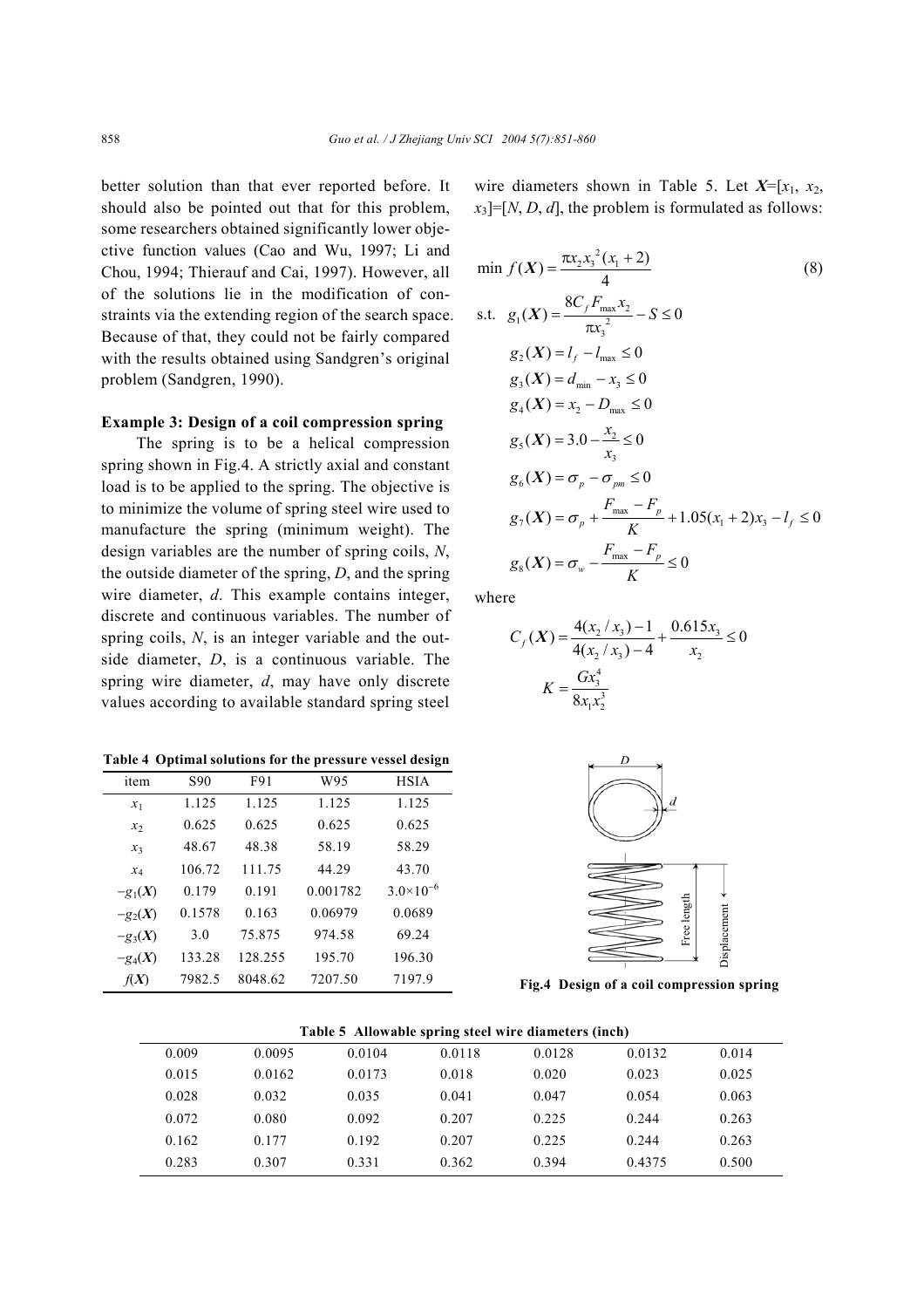$$
\sigma_{\text{p}} = \frac{F_{p}}{K}
$$

$$
l_{f} = \frac{F_{\text{max}}}{K} + 1.05(x_{1} + 2)x_{3}
$$

The objective function  $f(X)$  computes the volume of spring steel wire as a function of the design variables. The detailed explanation about the design constraints and values for the parameters can be found in (Sandgren, 1990).

 The solution for coil spring problem was compared with the results obtained by other researchers in Table 6. As shown, HSIA obtained a better solution for the coil spring design problem than the best solution found in literature. In order to demonstrate the robustness of the optimum seeking algorithm, 100 independent runs of the optimization program were performed. All performed runs of HSIA yielded the reported value of *f*(*X*). All of the solutions were within the feasible region of the design space, too. It is sometimes argued that the evolutionary optimization requires a large number of cost function evaluations. Thus, the computational cost would be high. Before deciding whether or not this is true in case of HSIA, some further facts should be considered. The real-world optimization problem discussed here can be solved on an ordinary PC (2.4 GHz Pentium IV) using less than 1 second of computation time.

# CONCLUSIONS AND FUTURE WORK

 In this paper, a hybrid swarm intelligence algorithm was developed for engineering design optimization problems containing integer, discrete, zero-one and continuous variables. The approach to the diverse variable representations and constraints was discussed. Some test examples were given to show that the developed HSIA algorithm was superior to the existing methods of this kind for finding the best solution, both in the solution quality and algorithm robustness. Future research should concentrate mainly on developing self-adaptation techniques for the modification control parameters and penalty functions to reduce the number of unusable modifications and improve the solution quality.

## **References**

- Bonabeau, E., Dorigo, M., Theraulaz, G., 1999. Swarm Intelligence: from Natural to Artificial Systems. Oxford University Press.
- Cao, Y.J., Wu, Q.H., 1997. Mechanical Design Optimization by Mixed-variable Evolutionary Programming. Proceedings of the 1997 IEEE Conference on Evoluionary Computation, IEEE Press, p.443-446.
- Cao, Y.J., Jiang, L., Wu, Q.H., 2000. An evolutionary programming approach to mixed-variable optimization problems. *International Journal of Applied Mathematical Modelling*, **24**(10):931-942.
- Cha, J., Mayne, R., 1989. Optimization with discrete varia-

| Table of Optimal solutions for the configuring design |          |         |         |             |  |  |
|-------------------------------------------------------|----------|---------|---------|-------------|--|--|
| Item                                                  | S90      | F91     | W95     | <b>HSIA</b> |  |  |
| $x_1$                                                 | 10       | 9       | 9       | 9           |  |  |
| $x_2$                                                 | 1.180701 | 1.2287  | 1.2274  | 1.223       |  |  |
| $x_3$                                                 | 0.283    | 0.283   | 0.283   | 0.283       |  |  |
| $-g_1(X)$                                             | 543.09   | 415.969 | 550.993 | 1008.81     |  |  |
| $-g_2(X)$                                             | 8.8187   | 8.9207  | 8.9264  | 8.946       |  |  |
| $-g_3(X)$                                             | 0.08298  | 0.083   | 0.083   | 0.083       |  |  |
| $-g_4(X)$                                             | 1.1893   | 1.7713  | 1.7726  | 1.77696     |  |  |
| $-g_5(X)$                                             | 1.1723   | 1.3417  | 1.3371  | 1.32170     |  |  |
| $-g6(X)$                                              | 5.4643   | 5.4568  | 5.4585  | 5.4643      |  |  |
| $-g_7(X)$                                             | 0.0      | 0.0     | 0.0     | 0.0         |  |  |
| $-g_8(X)$                                             | 0.0      | 0.0174  | 0.0134  | 0.0         |  |  |
| f(X)                                                  | 2.7995   | 2.6709  | 2.6681  | 2.659       |  |  |

**Table 6 Optimal solutions for the coil spring design**